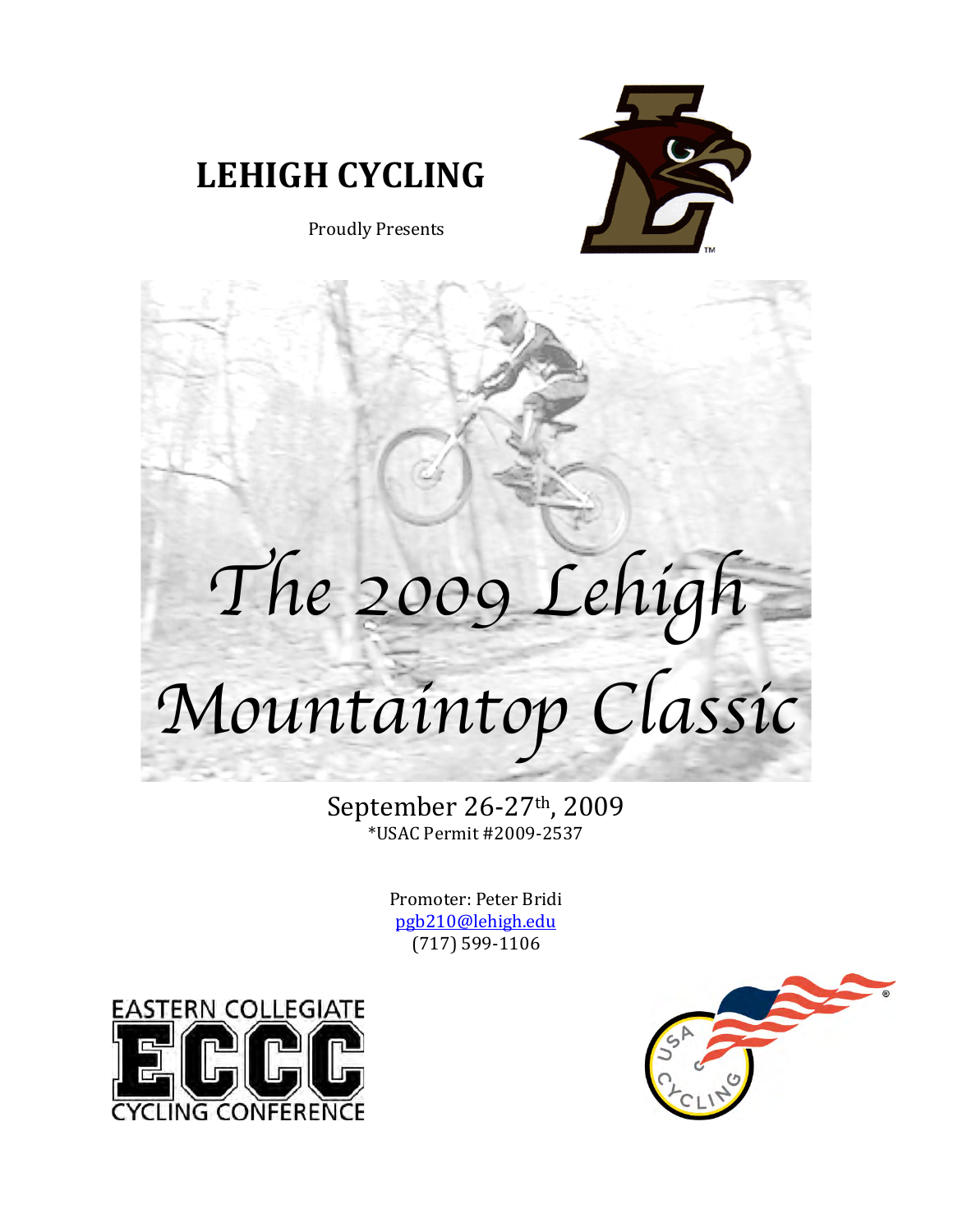## **Schedule**

Saturday, September 26th

| 8:00 am    | Registration opens at XC start           |                         |
|------------|------------------------------------------|-------------------------|
| $8:00$ am  | Relay course and XC practice open        |                         |
| 8:30 am    | Intro Skills Clinic at XC start          |                         |
| $9:00$ am  | Men's CXC                                | $\lceil 1 \lg p \rceil$ |
| $9:05$ am  | Women's B XC                             | $\lceil 1 \lg p \rceil$ |
| $10:15$ am | Men's AXC                                | $\lceil 3 \rceil$       |
| $10:20$ am | Men's B XC                               | $\lceil 2 \rceil$       |
| $10:25$ am | Women's AXC                              | $\lceil 2 \rceil$       |
| $2:00$ pm  | ClusterHuck Relay start (all categories) |                         |

Sunday, September 27th

| $7:00$ am                                       | Registration opens at South Mt. Park |          |
|-------------------------------------------------|--------------------------------------|----------|
| 8:00 am                                         | DH practice open                     |          |
| $8:30$ am                                       | Men's C STXC                         | [20 min] |
| $8:30$ am                                       | Women's B STXC                       | [20 min] |
| To follow (approx. 9:00)                        | Men's B STXC                         | [25 min] |
| To follow (approx. 9:00)                        | Women's A STXC                       | [25 min] |
| To follow (approx. 9:30)                        | Men's A STXC                         | [35 min] |
| To follow (approx. 10:15) TRXC (all categories) |                                      |          |
| 12:30 <sub>pm</sub>                             | DH start (all categories)            |          |

Collegiate categories are open only to current, eligible students holding USAC Collegiate licenses. One-day and yearly collegiate will be available at registration.

## **Registration!and!Fees**

| XC:                              | \$14          |
|----------------------------------|---------------|
| ClusterHuck Relay: \$22 per team |               |
| STXC:                            | \$11          |
| TRXC:                            | \$20 per team |
| DH:                              | \$13          |

Teams are encouraged to pre-register on BikeReg. If this does not work, you may contact pgb210@lehigh.edu for more options. Race numbers and all forms will be taken care of at the race registration, please allow extra time for day-of registration. Pre-reg will be accepted no later than 11 pm on Thursday, September 24<sup>th</sup>. Day-of registration will be available both days, with a \$5 late fee per rider.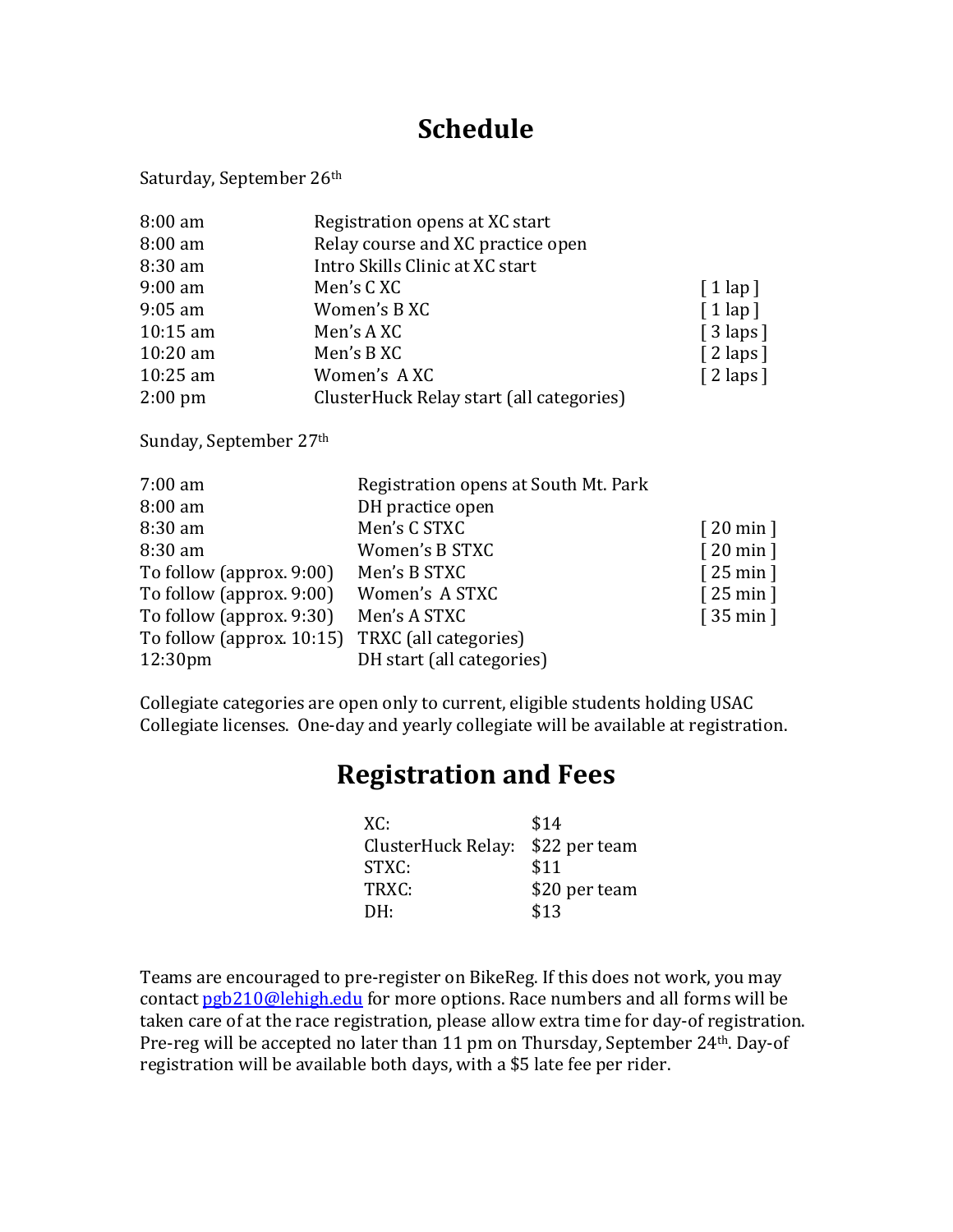### **Course!Descriptions**

#### Cross Country (XC)

The course is approximately 5 miles in length and starts atop Lehigh's south mountain. A furious starting sprint leads into a  $\frac{1}{4}$  mile of fast downhill fire road, which turns suddenly into a short technical single track climb. A long single track descent ensues, which is littered with rock gardens, small bridges, quick climbs and tight turns. The track continues to the bottom of the mountain, where a flowing single track section opens into a half mile fire road. This road leads into a burning single track climb that continues up half the mountain, and dumps into a short flat section of treacherous rock gardens. The final ascent includes a technical climb with switchbacks that seem to multiply each lap. Eventually you will see daylight, and return to the start.

#### ClusterHuck!Relay

A unique and challenging time-trial DH  $&$  XC medley to be raced in teams of two. The XC start will be fast and furious, with about two minutes of descent featuring small drops, ladders, jumps, and berms. This will open to a familiar and fast fire road before assaulting the legs with a grinding climb to the tradeoff area. The last 50 feet will feature steep climbing in view of the waiting crowd, expect a lot of screaming. The DH portion will also start furiously, with a steep and rocky descent to a series of log rides, a stair gap (yes, urban section), and dirt jumps. Then the ground drops away again leading through a final rock garden before bursting into the open fire road finish, which may be further away than it seems.

#### Short Track Cross Country (STXC)

This ECCC favorite is approximately  $\frac{1}{2}$  mile in length. The start line is on a wide fire road with a gradual uphill grade. After an initial climb the course makes a hard left into a slalom-like downhill with fast winding turns and returns to the bottom of the fire road incline, where most of the passing will take place.

#### Team Relay Cross Country (TRXC)

This course will be a slightly modified version of the STXC course, with added technical single track sections leading from the fire road into the fast downhill section.

#### Sunday Downhill (DH)

This downhill course is a largely unchanged favorite over the last several years. The middle of the course features a technical bridge drop onto a steep rocky grade, with a slower go-around. Average run time is under 3 minutes. Pickup is accessible by car and riders are ultimately responsible for shuttling themselves, though several shuttle vehicles will be running non-stop (practice will open on Sunday at 8 am, there will be no official shuttles running on Saturday).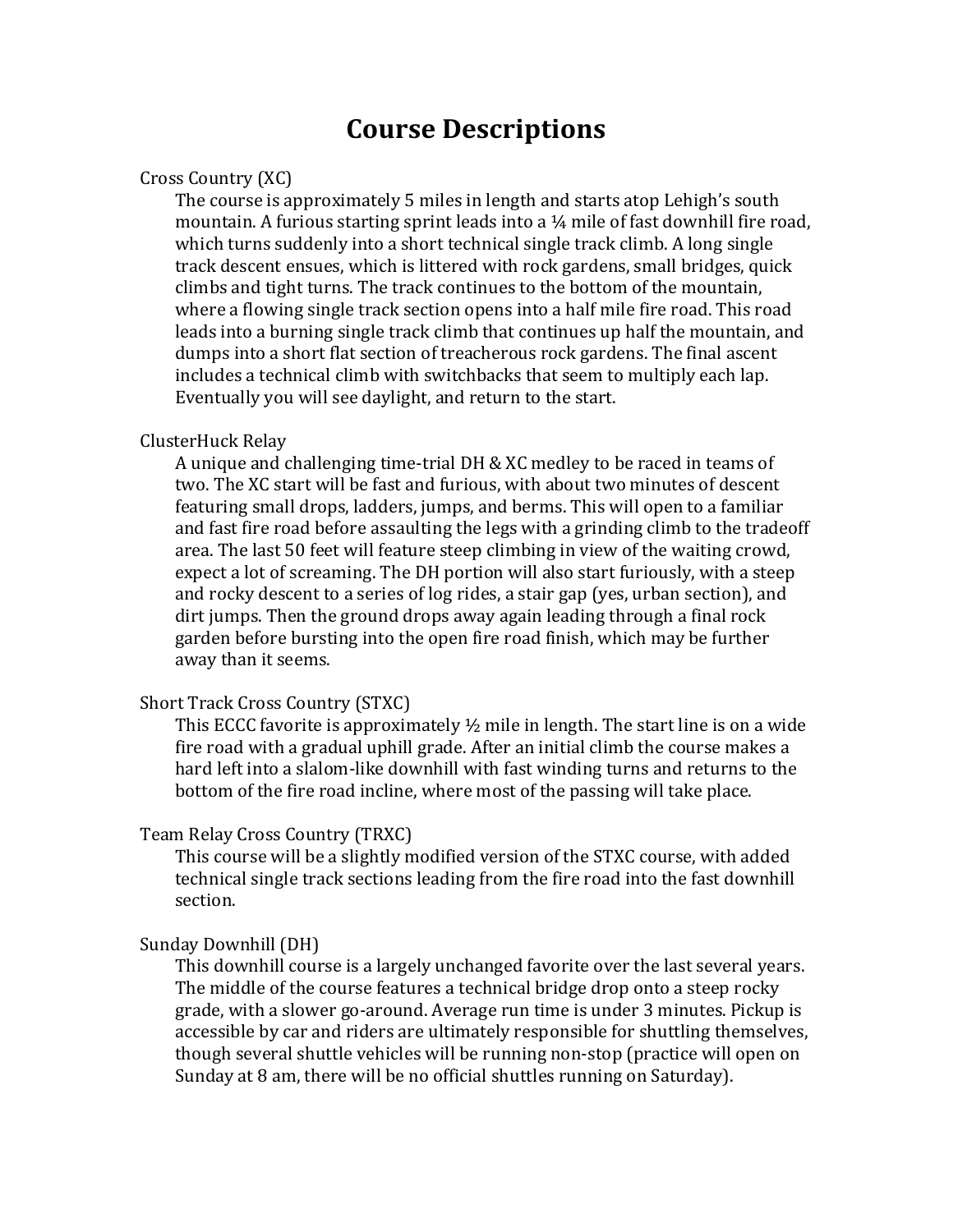## Event Map and Directions



\*Signs will be posted from exit ramp of I-78 to race registration

#### **Directions to Lehigh University Mountaintop Campus**

- From New Jersey: Take I-95 to I-78 West and follow below
- From Philadelphia, PA: I-476 North to I-78 East and follow below.
- From NH/MA: Take I-90 West to I-84 West; follow to I-87 South, then take I-287 South to I-78 West and follow below
- From Upstate NY/VT: I-87 South to I-287 South, then I-78 West and follow below

From I-78, take exit 67. Go straight at ramp bottom onto Silvex Road. Pass through small tunnel, under I-78, and follow road by turning left at small "Y" intersection. Go straight through next stop sign and past Lehigh University Football Arena on the left. Turn right at the "T" intersection onto Mountain Drive. Continue straight through at stop sign and follow Service Dr. to summit of mountain. Signs will be posted on Mountaintop campus leading to registration area and parking.

Mapquest/Google Maps Input: 111 Research Dr. Bethlehem, PA 18015